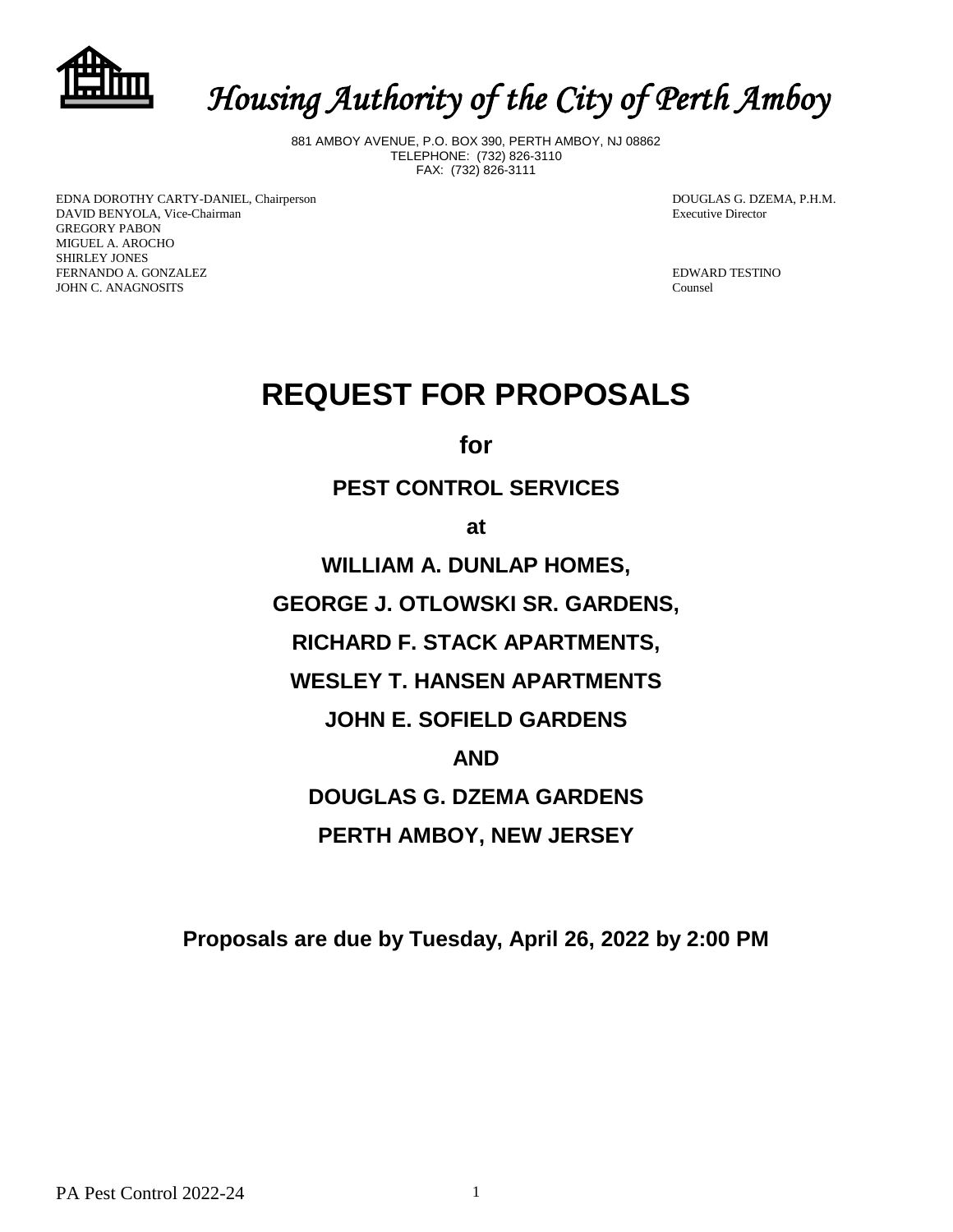## **CONTENTS**

| Form of Contract (educational contract) 4-5 |  |
|---------------------------------------------|--|
|                                             |  |
|                                             |  |
|                                             |  |
|                                             |  |
|                                             |  |
| <b>Required Documents for Proposal:</b>     |  |
|                                             |  |
|                                             |  |
|                                             |  |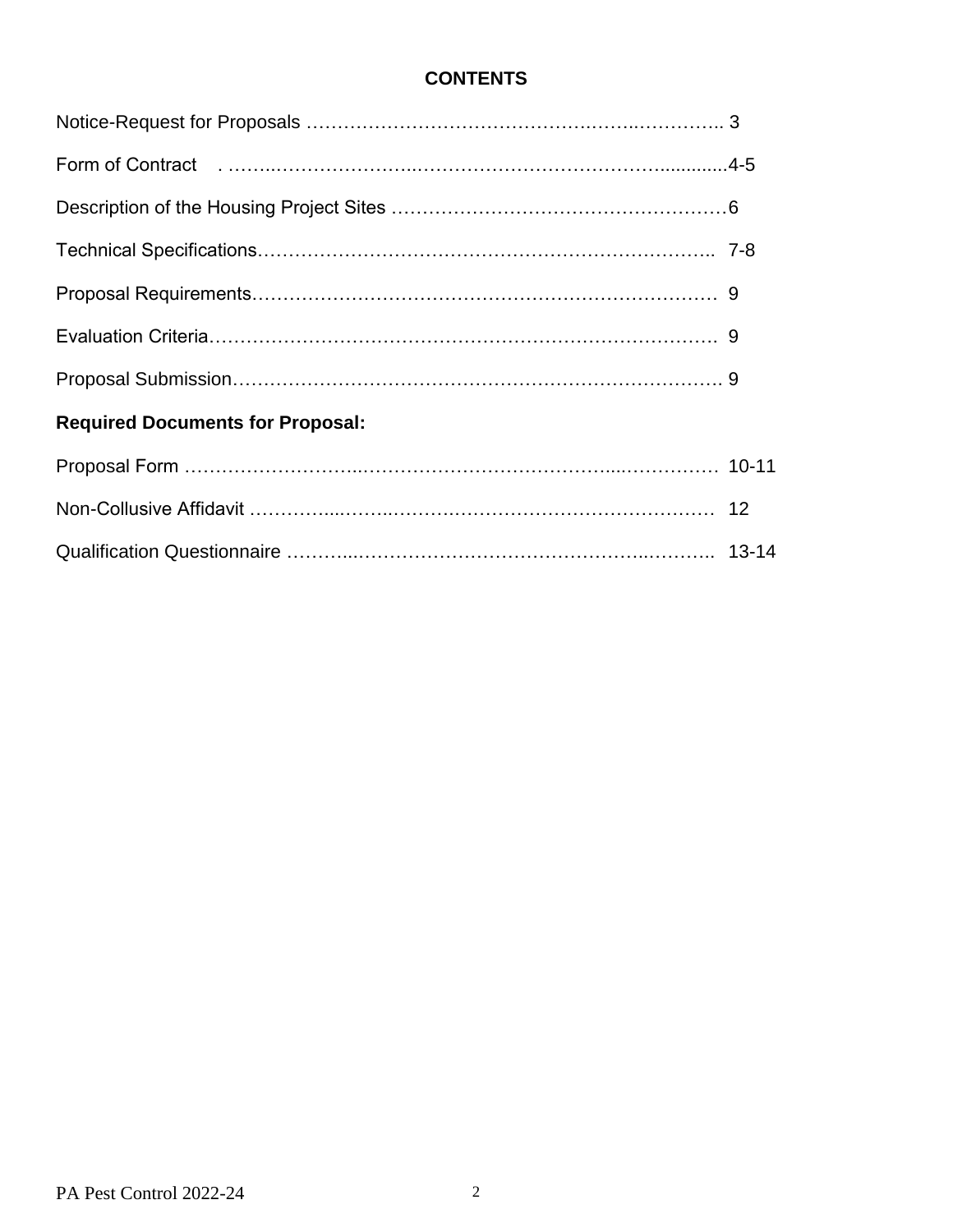## **Notice- Request for Proposals**

The Housing Authority of the City of Perth Amboy (Authority) will receive proposals from qualified pest management firms to perform preventative pest control services for a two-year period, renewable at the agreement of both parties for one additional two-year period.

Proposals will be received until 2:00 PM on Tuesday, April 26, 2022, at the offices of the Authority, 881 Amboy Avenue, PO Box 390, Perth Amboy, NJ 08861.

The written Request for Proposals (RFP) may be downloaded from the Authority's website: [www.PerthAmboyHA.org.](http://www.perthamboyha.org/) All contract requirements and requirements for the proposal are described in the RFP.

The Authority invites the participation of Minority-Owned Business Enterprises in this solicitation and reserves the right to reject any or all offers or to waive any informalities in this solicitation.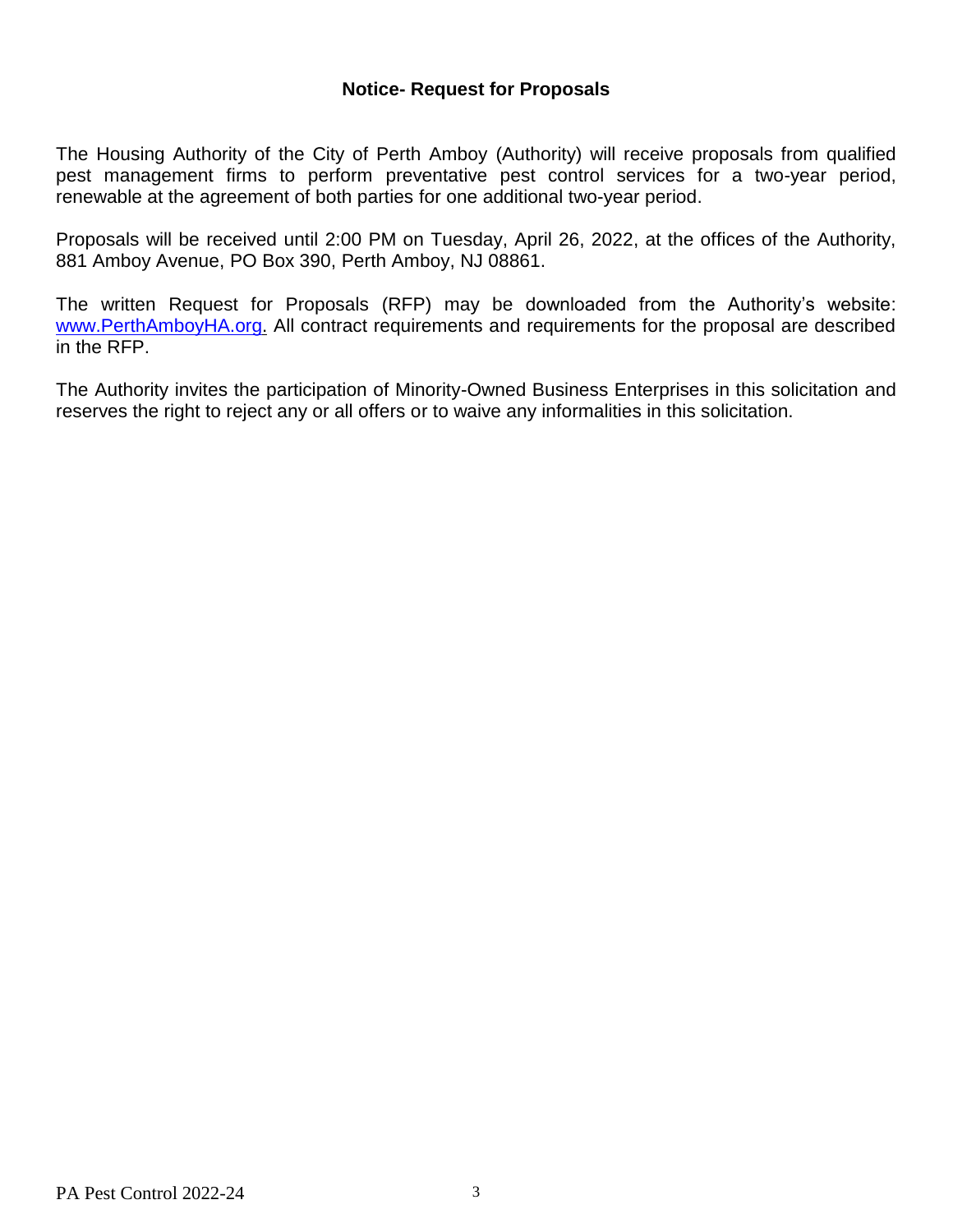## **Form of Contract Perth Amboy Housing Authority Pest Control Services**

This **AGREEMENT** made this \_\_\_\_\_ day of \_\_\_\_\_\_\_\_\_\_\_\_\_\_ in the year \_\_\_\_\_\_ by and between

(Name of Contractor) (Address)

hereinafter called the "Contractor," and the

Housing Authority of the City of Perth Amboy 881 Amboy Avenue, P.O. Box 390, Perth Amboy, New Jersey 08862

hereinafter called the "Authority".

**WITNESSETH** that the Contractor and the Authority for the consideration stated herein mutually agree as follows:

**Article 1. Statement of Work.** The Contractor shall furnish all labor materials, tools and equipment and shall perform and complete all work required in the contract documents for monthly preventative pest control services in Dunlap Homes, Otlowski Gardens, Stack Apartments, Hansen Apartments, Sofield Gardens and Dzema Gardens, Perth Amboy, New Jersey in accordance with the Request for Proposals dated April 26, 2022 and which is incorporated herein by reference and made a part hereof.

**Article 2. Term of Contract.** This contract shall extend for a period of two years, \_\_\_\_\_\_\_\_ through \_\_\_\_\_\_\_\_\_\_\_. The contract shall be renewable for one additional two-year period at the agreement of both parties at the same terms and conditions as stated herein. At any time either party may terminate the contract, following thirty days prior written notice to the other, in whole or in part.

**Article 3. Contract Price.** The monthly contract price for treating every apartment once a month for preventative roach control shall be as follows (preventative services only; emergency treatments and clean outs shall be performed in-house):

| Dunlap Homes:       | dollars $(\frac{6}{2})$ | per month;        |
|---------------------|-------------------------|-------------------|
| Otlowski Gardens:   | dollars $(\$$           | per month;        |
| Stack Apts.:____    | dollars $(\$$           | per month;        |
| Hansen Apts.        | dollars (\$             | per month;        |
| Sofield Gardens:    | dollars (\$_            | per month;        |
| Dzema Gardens       | dollars $(\$            | per month.        |
| Total Monthly Cost: |                         | dollars per month |

The contract price for bed bugs PER SERVICE shall be as follows (NOT COMMON-Bed bugs have been handled in-house but the Authority is requesting prices just in case services are needed):

| One Bedroom Unit   | dollars (\$  | `per unit; |
|--------------------|--------------|------------|
| Two Bedroom Unit   | dollars $(\$ | per unit;  |
| Three Bedroom Unit | dollars (\$  | per unit:  |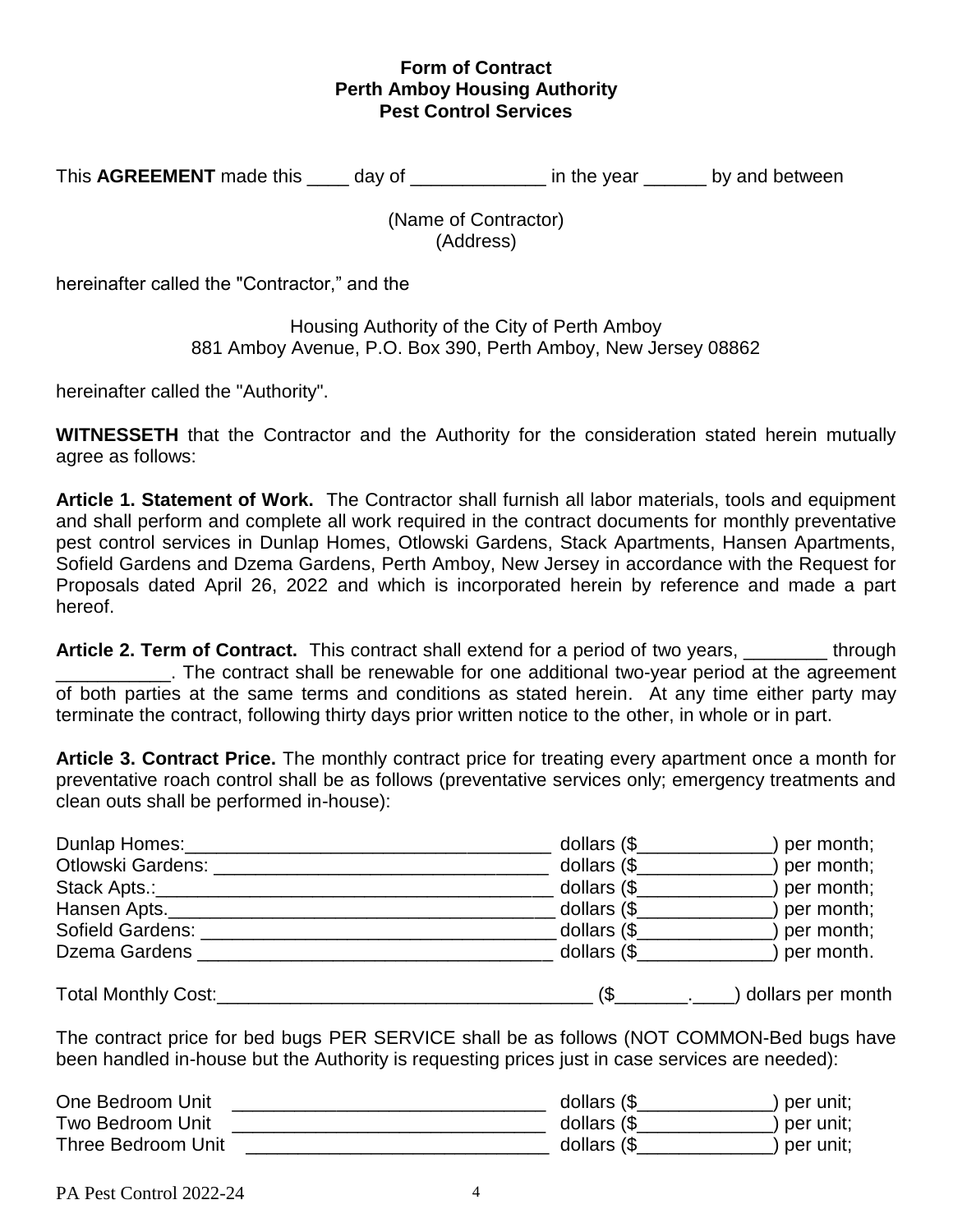| Four Bedroom Unit        | $\blacksquare$<br>aollars | per |
|--------------------------|---------------------------|-----|
| <b>Five Bedroom Unit</b> | n ro<br>10113             | per |

**Article 4. Payment.** Payment shall be made within 30 days of receipt of a monthly invoice showing the total monthly cost for all buildings from the Contractor. The Contractor shall prepare and submit monthly a checklist with their invoice of all services rendered, including all apartments. The amount of the invoice shall not exceed the contract price total for all buildings.

**Article 5. New Jersey Business Registration Requirements.** The contractor shall provide to the Authority proof of the contractor's business registration with the New Jersey Division of Taxation before contract award if not already submitted with their proposal.

The contractor shall also provide written notice to its subcontractors and suppliers of the responsibility to submit proof of business registration to the contractor. The requirement of proof of business registration extends down through all levels (tiers) of the project.

For the term of this Agreement, the contractor and each of its affiliates and a subcontractor and each of its affiliates [N.J.S.A. 52:32-49(g)(3)] shall collect and remit to the Director, New Jersey Division of Taxation, the use tax pursuant to the Sales and Use Tax Act on all sales of tangible personal property delivered into this State, regardless of whether the tangible personal property is intended for a contract with a contracting agency.

**Article 6. Contract Documents.** Contract Documents shall consist of the following component parts:

- 1. This instrument;
- 2. Proposal requirements and evaluation criteria;
- 3. Technical Specifications;
- 4. Contractor's proposal as accepted by the Authority, including all Certifications, Affidavits and Statements; and

This instrument together with the document enumerated in this Article 6. form the Contract, and they are fully a part of the Contract as if hereto attached or herein repeated. In the event that any provision in one of the component parts of the Contract conflicts with any provision of any other component part, the provision in the component part first enumerated in Article 6 shall govern, except as otherwise specifically stated.

**IN WITNESS WHEREOF,** the parties hereto have caused this instrument to be executed the date and year first above written.

In the presence of:

|                         | by                         |  |
|-------------------------|----------------------------|--|
|                         | (Name)                     |  |
|                         | (Title)                    |  |
|                         | (Company Name)             |  |
| In the presence of:     |                            |  |
|                         | by                         |  |
|                         | Douglas G. Dzema, PHM      |  |
|                         | <b>Executive Director</b>  |  |
|                         | Housing Authority of the   |  |
|                         | <b>City of Perth Amboy</b> |  |
| PA Pest Control 2022-24 | 5                          |  |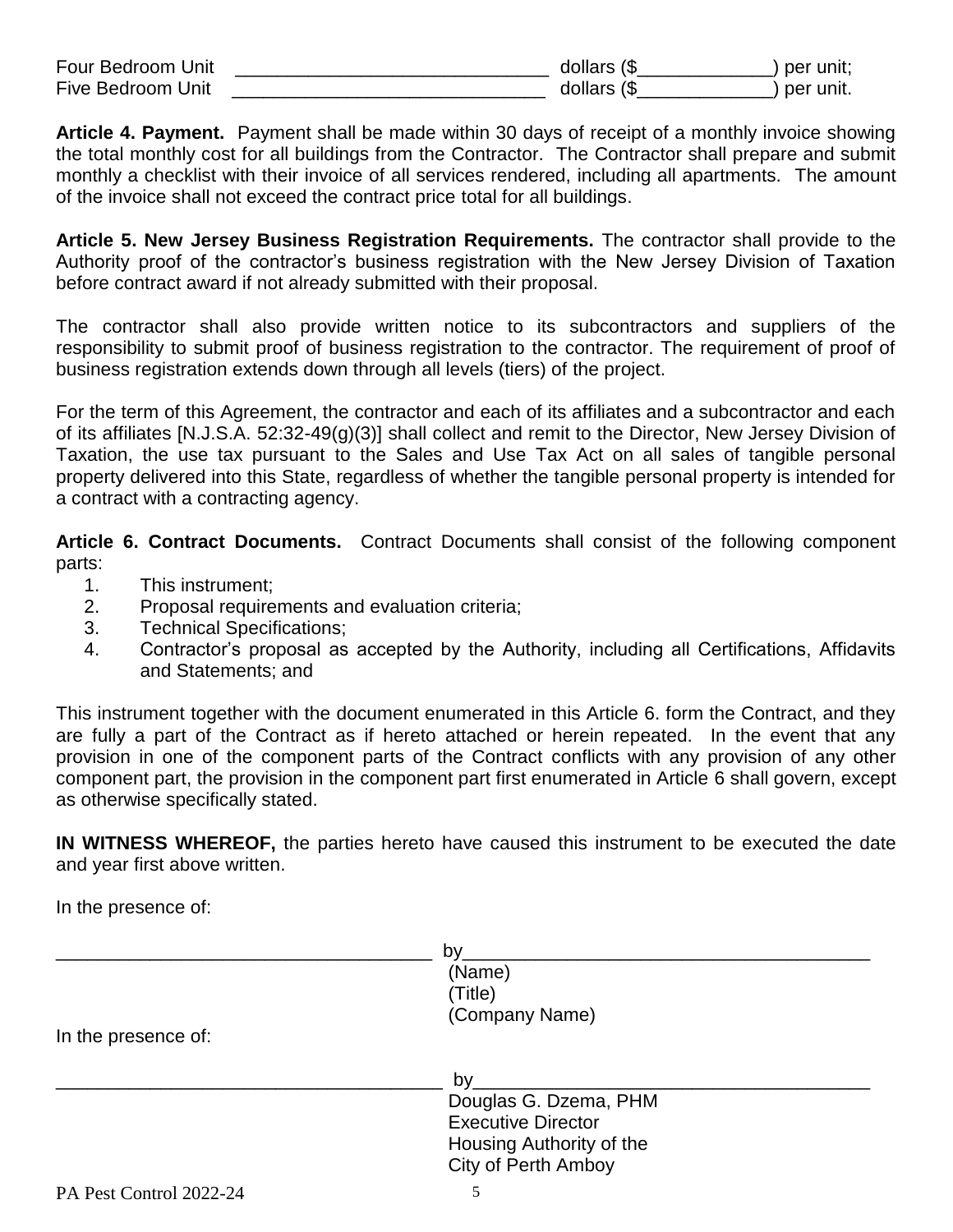## **Description of the Housing Developments**

#### *Development Name: William A. Dunlap Homes*

Address: Amboy Avenue & Zambory Street, Perth Amboy, NJ Occupancy Type: Multi-Family Number of Buildings: 17 Residential, 1 Garage (1-story) Number of Dwelling Units and Sizes: 1 Bedroom – 56; 2 Bedroom – 77; 3 Bedroom – 23; Total - 156 Structure Type: Row House Height: 2 story Construction Date: 1939 Construction Type: Concrete Frame with Brick Veneer over crawl space

#### *Development Name: George J. Otlowski, Sr. Gardens*

Address: Dobranski Drive, Perth Amboy, NJ Occupancy Type: Multi-Family Number of Buildings: 4 Residential, 1 community bldg. (1-story) Number of Dwelling Units and Sizes: 3 Bedroom – 18; 4 Bedroom – 4; 5 Bedroom – 2; Total- 24 Structure Type: Row House Height: 2 story Construction Date: 1997 Construction Type: Wood Frame with Brick Veneer, slab on grade.

#### *Development Name: Richard F. Stack Apartments*

Address: 333 Rector Street, Perth Amboy, NJ Occupancy Type: Elderly Number of Buildings: 1 Residential Number of Dwelling Units and Sizes: 0 Bedroom – 1; 1Bedroom – 47; Total - 48 Structure Type: Elevator Building Height: 6 story Construction Date: 1961 Construction Type: Concrete Frame with Brick Veneer, basement

#### *Development Name: Wesley T. Hansen Apartments*

Address: 415 Fayette Street, Perth Amboy, NJ Occupancy Type: Elderly Number of Buildings: 1 Residential Number of Dwelling Units and Sizes: 0 Bedroom – 50; 1 Bedroom – 50; Total - 100 Structure Type: Elevator Building Height: 11 story Construction Date: 1968 Construction Type: Concrete Frame with Brick Veneer, basement

#### *Development Name: John E. Sofield Gardens*

Address: Huntington and Cortlandt Streets, Perth Amboy, NJ Occupancy Type: Multi-Family Number of Buildings: 8 Residential Number of Dwelling Units and Sizes: 3 Bedroom – 13; 4 Bedroom – 2; 5 Bedroom – 1; Total- 16 Structure Type: Duplex Houses Height: 2 story Construction Date: 2001 Construction Type: Steel Frame with Brick Veneer, slab on grade

#### *Development Name: Douglas G. Dzema Gardens*

Address: Penn and Neville Streets, Perth Amboy, NJ Occupancy Type: Family Number of Buildings: 9 Residential Number of Dwelling Units and Sizes: 3 Bedroom – 15; 4 Bedroom – 2; 5 Bedroom – 1; Total- 18 Structure Type: Duplex Houses Height: 2 story Construction Date: 2001 Construction Type: Steel Frame with Brick Veneer, slab on grade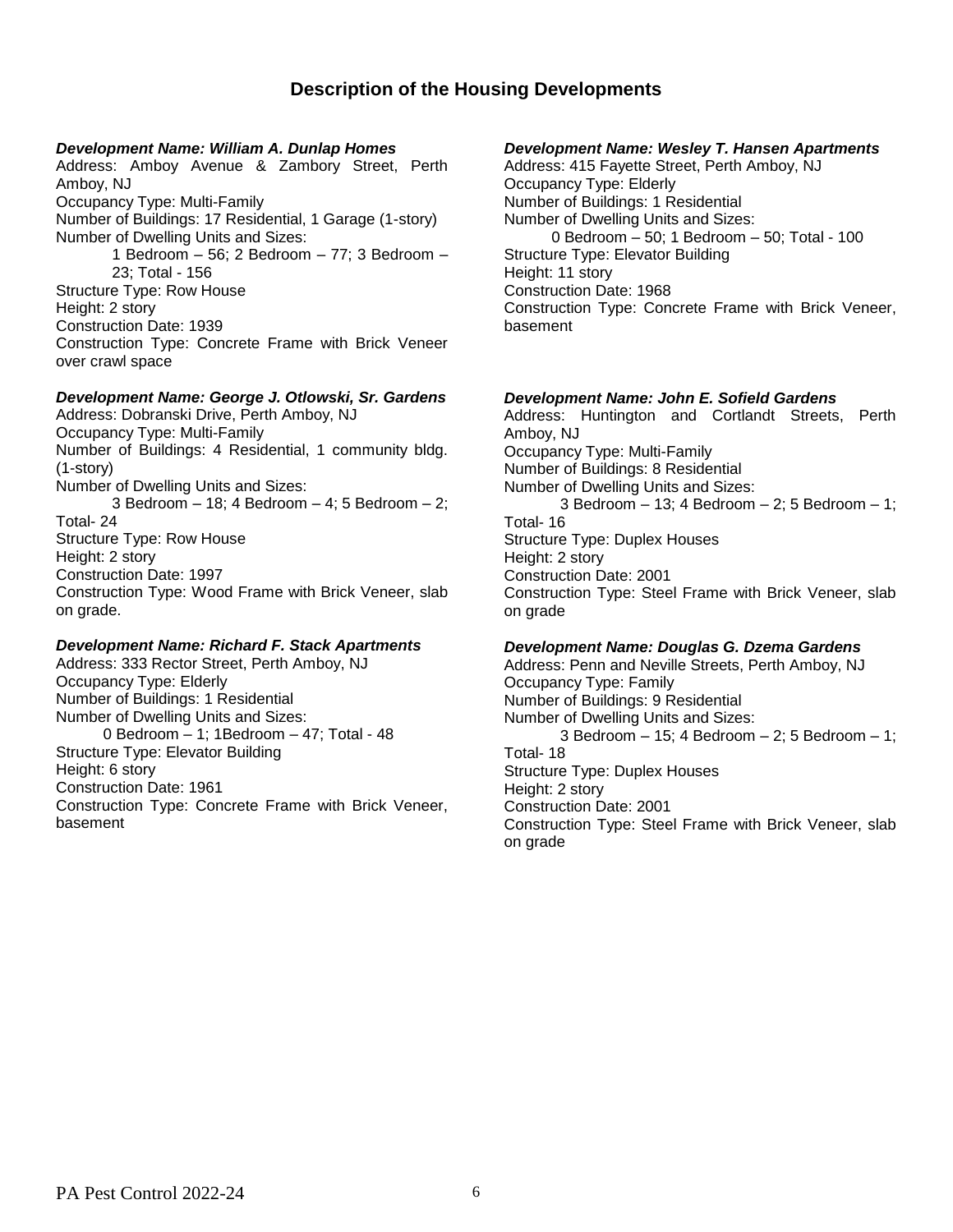## **Technical Specifications**

**General -** The Contractor shall be responsible for furnishing all materials, equipment, labor and transportation necessary to perform the tasks of pest control.

All pest control services shall be performed in accordance with federal, State, County and local statutes, regulations and codes presently established or as may be established during the term of this contract. Included in the contractor's responsibility is compliance with New Jersey Administrative Code N.J.A.C. 7:30-9.12(c) regarding the posting of decals within the applicable cabinet of each unit in a multi-family residence.

**Qualification and Licensing -** The Contractor must hold a valid and current New Jersey Certified Commercial Pesticide Applicator Registration and have passed the category or sub-category examination appropriate to the area of work described in these specifications.

All applicators employed by the Contractor must hold a valid and current New Jersey Certified Commercial Pesticide Applicator License and have passed the category or sub-category examination appropriate to the area of work described in these specifications.

**Insurance Requirements -** The Contractor will be required to carry comprehensive general liability insurance to include coverage for pesticide application, with a limit of liability of not less than \$1,000,000, deductible not to exceed \$10,000.

**Scope of Services -** The pest control program shall cover roaches and bed bugs.

For roaches, the Contractor shall provide a program of monthly pest control inspection and baiting treatment services at each unit within each housing development (over the course of two days, if necessary) in order to avoid any one unit of becoming heavily infested. Services shall include the application of baiting stations at recommended intervals in all units, and monthly inspections and replacement of all such bait stations. All units shall be inspected monthly and recommendations made for each unit should further service be needed for any one unit.

A schedule of services shall be established by the Authority at the beginning of the year and may be subject to change upon written notice.

Bed bugs will be treated on as needed basis in house. The Authority shall notify the Contractor if treatment for bed bugs are needed.

All materials used and methods of application shall comply with all applicable federal, State, County and local statutes, ordinances, regulations and codes.

**Performance Requirements -** The Contractor shall use materials, equipment and methods of application within safe and legal guidelines. All pesticides shall be registered with the U.S. Department of Environmental Protection and the New Jersey Department of Environmental Protection.

No flammable materials shall be used.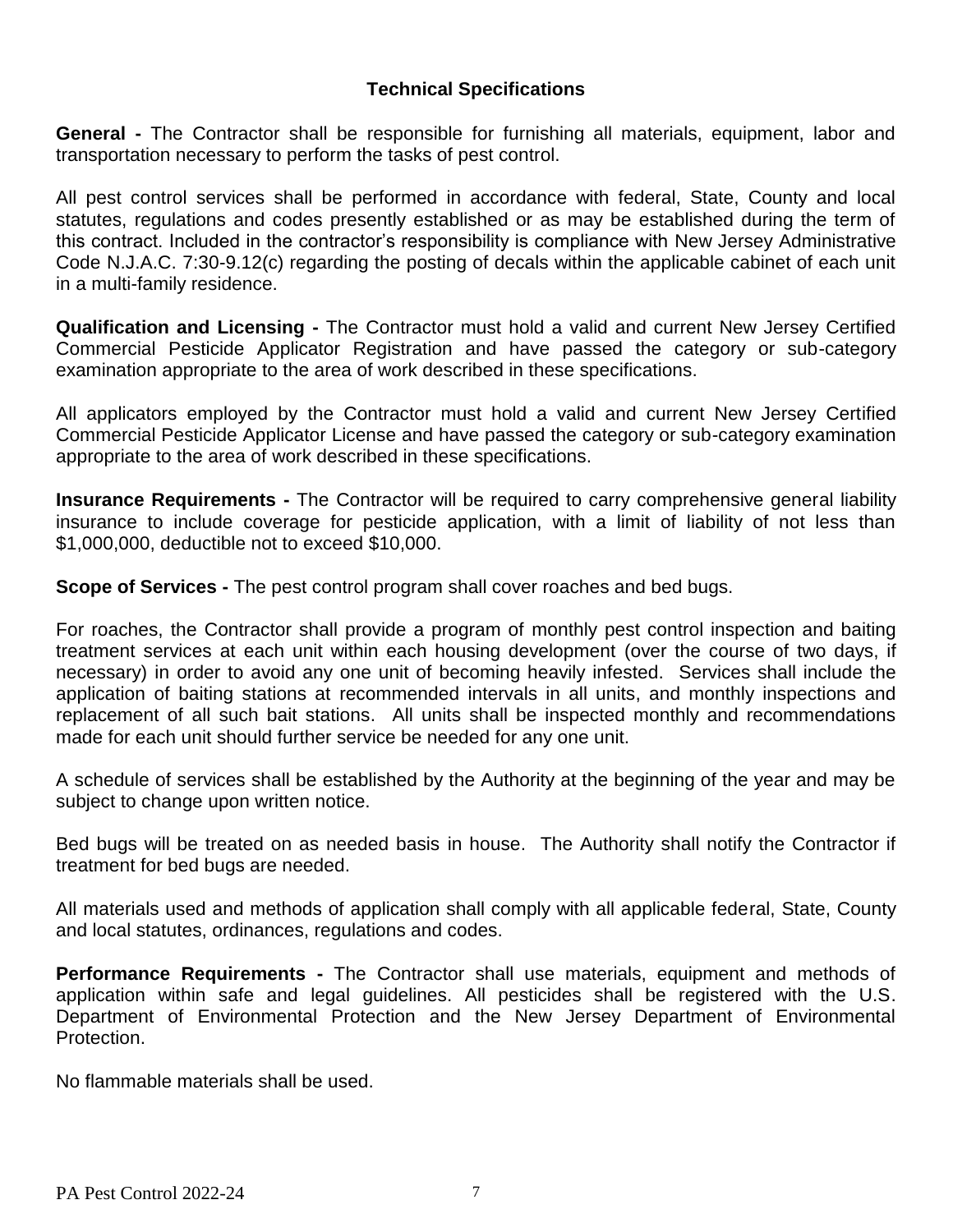Pesticides will be applied in a manner which is consistent with the manufacturer's instructions, legal guidelines, and which does not cause harm, injury or damage to humans, property or the environment.

All pesticides and equipment shall be secured whenever unattended. The Contractor shall remove and dispose of all excess pesticides and other material and remove all equipment from the site after each application is completed. No materials or equipment will be stored on Housing Authority property at any time.

The Contractor shall notify the Executive Director or his designee in writing no later than five working days before the application of any pesticides. The notice shall specify all chemicals to be used and shall include a schedule of the buildings to be treated with appropriate dates.

The Contractor shall notify the Executive Director or his designee in writing of any unsanitary conditions or building or maintenance deficiencies noted in the course of inspections, which may affect the pest control program.

**Contractor's Responsibilities -** In the event that the Contractor observes that any of the contract specifications or documents are at variance with any federal, State, County or local statute, ordinance, regulation or code, he shall promptly notify the Executive Director in writing of such variance with attached documentation for justification.

If the Contractor performs any work contrary to any federal, State, County or local statute, ordinance, regulation or code, he shall assume full responsibility and shall bear any and all costs attributable thereto.

**Products:** For roach control: Manufacturer: Maxforce Insect Control System or equal. Maxforce Roach Killer Bait Gel w/ active ingredient of 2.15% Hydramethylnon.

**Submittals:** Provide (3) copies of manufacturer product data sheet and the MSDS for each product to be used. Prior to use, all products to be used by the contractor shall be submitted to the Housing Authority, for review and approval.

**Application:** Apply the product per the manufacturer's directions and at the suggested rates for residential applications. Dispose of used dispensers as permitted under State and Federal regulations for pesticides.

**Products:** for bed bugs as proposed by contractor, negotiated and agreed to by the Authority.

**Submittals:** Provide (3) copies of manufacturer product data sheet and the MSDS for each product to be used. Prior to use, all products to be used by the contractor shall be submitted to the Housing Authority, for review and approval.

**Application:** Apply the product per the manufacturer's directions and at the suggested rates for residential applications. Dispose of used dispensers as permitted under State and Federal regulations for pesticides.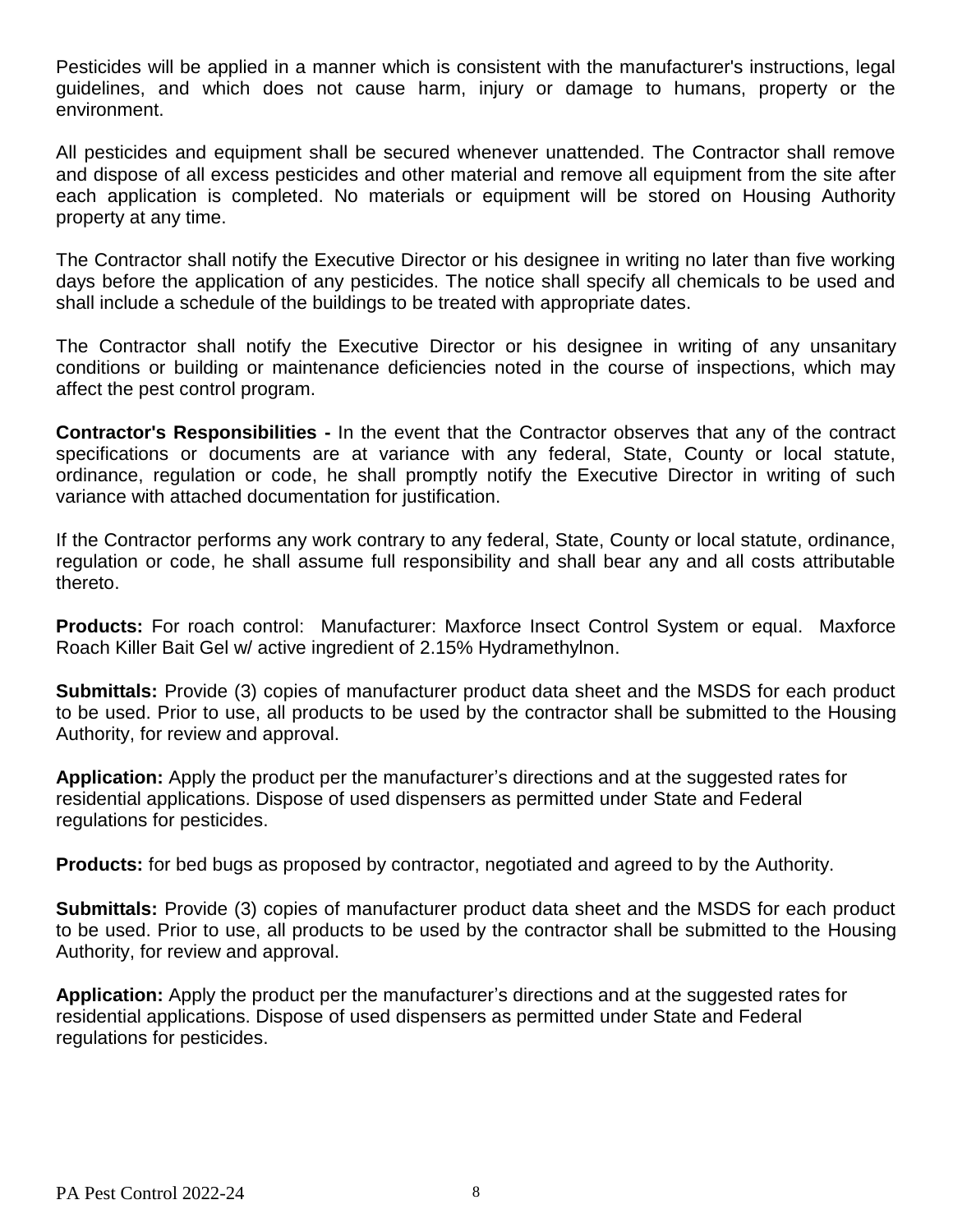## **Proposal Requirements**

1. Contractors are requested to provide two price proposals as follows:

- A.) For roaches: Service to be performed on a monthly basis **in each unit** at a per project cost
- B.) For bed bugs to be performed on an as needed basis at a per unit per bedroom size cost (NOT COMMON).

2. Provide a written description to include but not be limited to the procedures and chemicals to be used to treat roaches. Include inspection of units, method for applying bait such as locations within the unit, amounts of bait and spacing procedure to be used, types of chemicals to be applied, call back guarantee if applicable.

3. Provide a written description to include but not be limited to how the treatment of bed bugs is to be performed, including procedures to inspect the initial unit and any units in the surrounding area potentially exposed to bed bugs, procedures for treating such as vacuuming, type of chemicals to be used and how they will be applied, process for follow up treatments and inspections, and type of guarantee provided in the event the bed bugs are not eradicated.

4. Provide a narrative detailing the respondent's qualifications and experience in providing the services requested.

5. Complete and submit the entire proposal package including all required licenses and forms contained herein.

## **Evaluation Criteria**

Qualifications of individual/company to perform the services- 30 points Methodology- Provide your plan to ensure no one unit ever becomes heavily infested-35 points Price- 35 points

The Authority reserves the right to negotiate all fees. All proposals shall be submitted in sealed envelopes; the wording, **"Proposal for Pest Control Services"** shall appear on the face thereof.

The Authority retains the right to reject any and all proposals, or to award a contract for performance of the contract services to the respondent whose proposal is deemed most advantageous to the Authority taking consideration the evaluation factors set forth above.

**Proposal Submission:** Proposals may be submitted by mail, fax or email:

Perth Amboy Housing Authority 881 Amboy Avenue, PO Box 390 Perth Amboy, NJ 08862

Email: [csmolder@PerthAmboyHA.org](mailto:csmolder@PerthAmboyHA.org)

Fax: 732-826-3111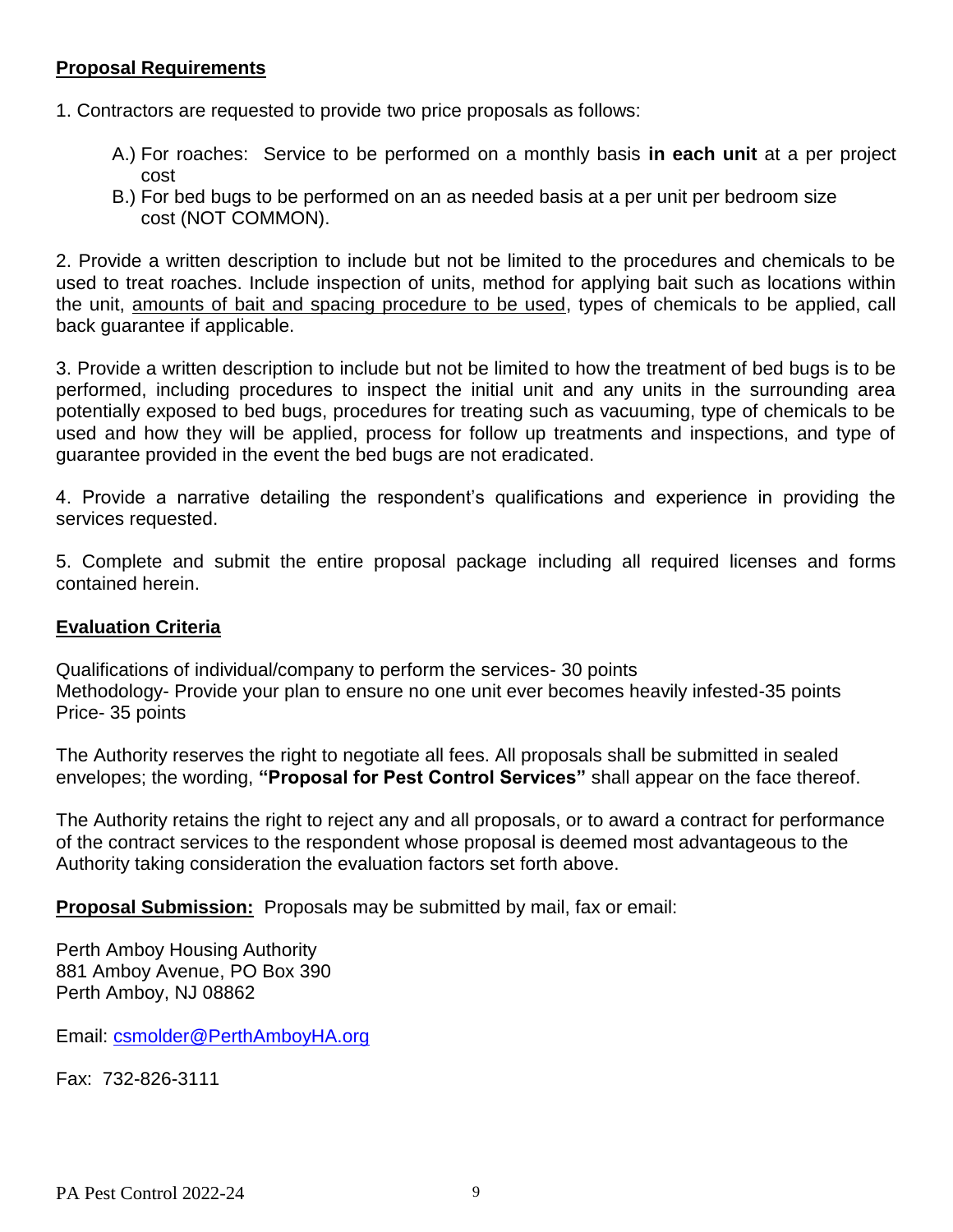# **Proposal Form**

### TO: Housing Authority of the City of Perth Amboy 881 Amboy Avenue, P.O. Box 390, Perth Amboy, NJ 08862

### FROM:

| Company Name of Contractor      | Federal ID# |  |
|---------------------------------|-------------|--|
| <b>Street Address</b>           |             |  |
| City, State - Zip Code          |             |  |
| Contact Name / Telephone Number |             |  |

Contact Email Address / Fax Number

1. The undersigned, having read the entire proposal package and having investigated the local conditions affecting the cost of the work, hereby propose to furnish all labor, materials, services, equipment and related items to complete all work for monthly preventative pest control services in accordance therewith for the sum of:

### **ROACHES-Preventative treatment once a month in every apartment:**

|                                                                                                                                                                                                                                | dollars $(\$\)$                    | ) per month. |
|--------------------------------------------------------------------------------------------------------------------------------------------------------------------------------------------------------------------------------|------------------------------------|--------------|
| Otlowski Gardens: New York Contract of the Contract of the Contract of the Contract of the Contract of the Contract of the Contract of the Contract of the Contract of the Contract of the Contract of the Contract of the Con |                                    | ) per month. |
|                                                                                                                                                                                                                                | dollars $(\$                       | ) per month. |
|                                                                                                                                                                                                                                | dollars $(\frac{6}{2})$ per month. |              |
|                                                                                                                                                                                                                                | dollars $(\$\$                     | ) per month. |
|                                                                                                                                                                                                                                |                                    | ) per month. |

## **BED BUGS-As needed only; performed in house whenever possible.**

| One Bedroom Unit   | dollars $(\$ | per service. |
|--------------------|--------------|--------------|
| Two Bedroom Unit   | dollars $(\$ | per service. |
| Three Bedroom Unit | dollars $(\$ | per service. |
| Four Bedroom Unit  | dollars $(\$ | per service. |
| Five Bedroom Unit  | dollars (\$  | per service. |
|                    |              |              |

2. The contractor acknowledges the receipt of the following addenda, if any, issued by the Authority: Addendum Number \_\_\_\_\_\_\_\_\_\_ dated \_\_\_\_\_\_\_\_\_\_\_\_\_\_\_\_\_\_\_\_\_\_\_\_\_\_\_ Addendum Number dated **and a controlled** and a set of the set of the set of the set of the set of the set of the set of the set of the set of the set of the set of the set of the set of the set of the set of the set of the

3. The names and address of persons interested as principals or as stockholders in this Proposal are as follows. (If the contractor is a corporation or partnership, list all persons who have 10 percent or more ownership in the corporation or partnership.)

| Full Name        | Address % of ownership |  |  |
|------------------|------------------------|--|--|
| Full Name        | Address % of Ownership |  |  |
| <b>Full Name</b> | Address % of ownership |  |  |

PA Pest Control 2022-24 10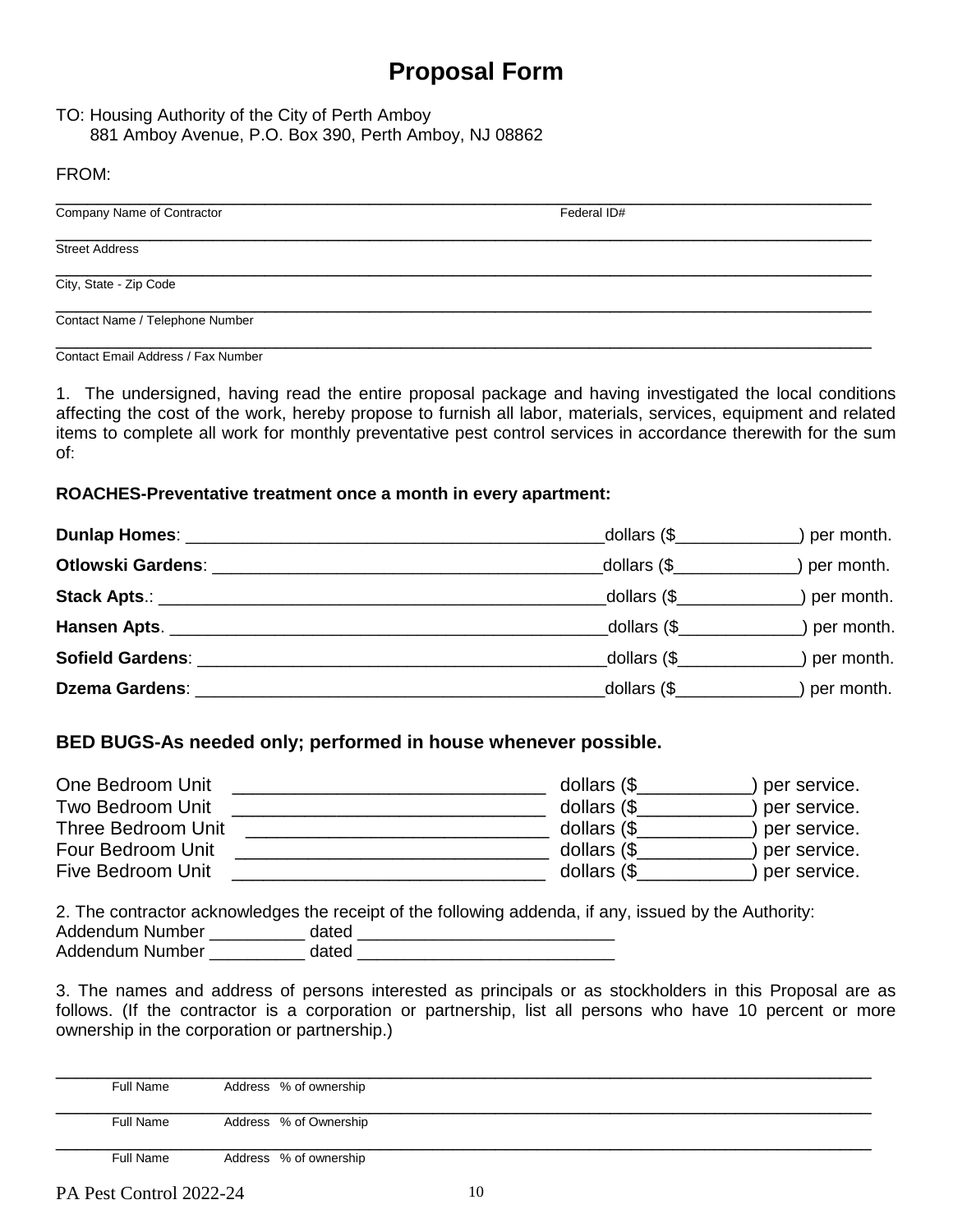The contractor shall state on the line below, whether or not he is a citizen of the United States, and in the case of a partnership, whether or not all partners are citizens of the United States.

4. This Proposal is accompanied by:

(1) Form HUD-5369-C, Certifications and Representations, of Offerors, Non-Construction Contract;

\_\_\_\_\_\_\_\_\_\_\_\_\_\_\_\_\_\_\_\_\_\_\_\_\_\_\_\_\_\_\_\_\_\_\_\_\_\_\_\_\_\_\_\_\_\_\_\_\_\_\_\_\_\_\_\_\_\_\_\_\_\_\_\_\_\_\_\_\_\_\_\_\_\_\_\_\_\_\_\_\_\_\_\_

- (2) Non-Collusive Affidavit;
- (3) Qualification Questionnaire;<br>(4) Copy of New Jersey Busines
- Copy of New Jersey Business Registration Certificate;

(5) All applicable pesticide licenses (Pesticide Commercial Applicator Business license and Certified Applicator license);

(6) Public Works Contractor Registration Certificate.

5. In submitting this proposal, it is understood that the Housing Authority of the City of Perth Amboy reserves the right to reject any and all proposals. If written notice of the acceptance of this proposal is mailed, telegraphed or delivered to the undersigned within 60 days after the opening thereof, or at any time thereafter before this proposal is withdrawn, the undersigned agrees to execute and deliver a Contract in prescribed form within 10 days after the contract is presented to him for signature.

| Signature of Contractor - Title                                                                                                                                                                               | Date                                     |
|---------------------------------------------------------------------------------------------------------------------------------------------------------------------------------------------------------------|------------------------------------------|
| <b>AFFIDAVIT</b>                                                                                                                                                                                              |                                          |
| SS.                                                                                                                                                                                                           |                                          |
| (Individual's name)                                                                                                                                                                                           | being first duly sworn deposes and says: |
| (Owner, Officer or Partner of the firm of etc.)                                                                                                                                                               |                                          |
| the party making the foregoing proposal for electrical repair services at public housing sites in Perth Amboy,<br>New Jersey; that all statements contained in this proposal are true, accurate and complete. |                                          |
|                                                                                                                                                                                                               | (Signature of Offeror)                   |
| Subscribed and sworn to before me, this _____ day of _____________________ in the year _____.                                                                                                                 |                                          |
|                                                                                                                                                                                                               | Notary Public                            |
| My Commission expires ________________<br>Date                                                                                                                                                                |                                          |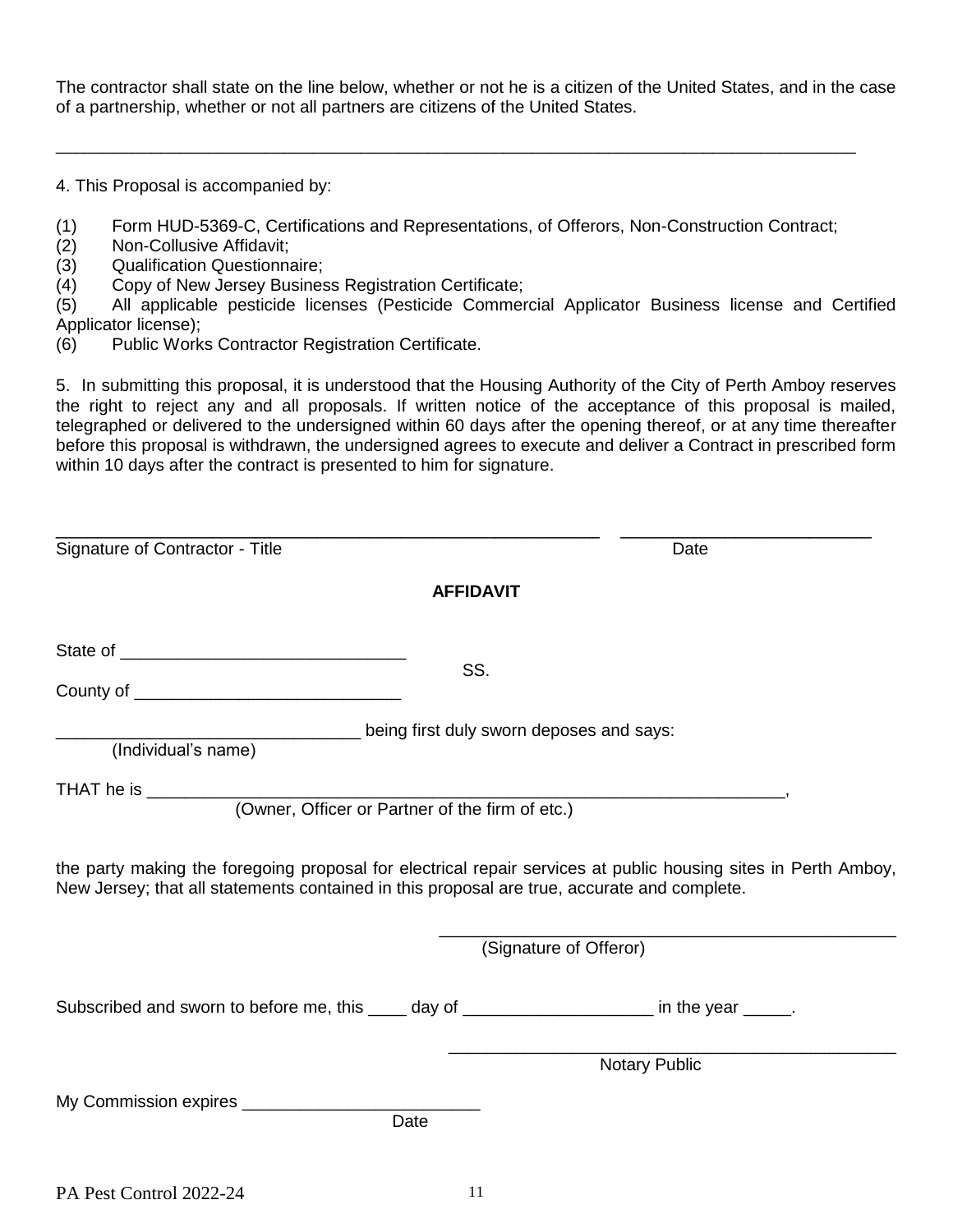## **Non-Collusive Affidavit**

| <b>AFFIDAVIT</b>                      |                                                                                                                                                                                                                                                                                                                                                                                                                                                                                                                                                                                                                                                                                                                                                                                                                        |
|---------------------------------------|------------------------------------------------------------------------------------------------------------------------------------------------------------------------------------------------------------------------------------------------------------------------------------------------------------------------------------------------------------------------------------------------------------------------------------------------------------------------------------------------------------------------------------------------------------------------------------------------------------------------------------------------------------------------------------------------------------------------------------------------------------------------------------------------------------------------|
|                                       |                                                                                                                                                                                                                                                                                                                                                                                                                                                                                                                                                                                                                                                                                                                                                                                                                        |
|                                       |                                                                                                                                                                                                                                                                                                                                                                                                                                                                                                                                                                                                                                                                                                                                                                                                                        |
| (Individual's Name)                   | being first duly sworn deposes and says:                                                                                                                                                                                                                                                                                                                                                                                                                                                                                                                                                                                                                                                                                                                                                                               |
|                                       | οf                                                                                                                                                                                                                                                                                                                                                                                                                                                                                                                                                                                                                                                                                                                                                                                                                     |
| (Firm Name)                           |                                                                                                                                                                                                                                                                                                                                                                                                                                                                                                                                                                                                                                                                                                                                                                                                                        |
| in the said proposal or bid are true. | the party making the foregoing proposal or bid dated _______________________ for pest control services; that<br>such proposal or bid is genuine and not collusive or sham; that the bidder has not colluded, conspired,<br>connived or agreed, directly or indirectly, with any bidder or person, to put in a sham bid or to refrain from<br>bidding, and has not in any manner, directly or indirectly, sought by agreement or collusion, or communication<br>or conference with any person, to fix the bid price of affiant or of any bidder, or to fix any overhead, profit or<br>cost element of said bid price, or of that of any other bidder, or to secure any advantage against the Housing<br>Authority of the City of Perth Amboy or any person interested in the proposed contract; and that all statements |
|                                       | (Signature of Bidder)                                                                                                                                                                                                                                                                                                                                                                                                                                                                                                                                                                                                                                                                                                                                                                                                  |
|                                       | Subscribed and sworn to before me, this ______ day of _______________, in the year __________                                                                                                                                                                                                                                                                                                                                                                                                                                                                                                                                                                                                                                                                                                                          |
|                                       | <b>Notary Public</b>                                                                                                                                                                                                                                                                                                                                                                                                                                                                                                                                                                                                                                                                                                                                                                                                   |
|                                       |                                                                                                                                                                                                                                                                                                                                                                                                                                                                                                                                                                                                                                                                                                                                                                                                                        |

My Commission expires \_\_\_\_\_\_\_\_\_\_\_\_\_\_\_\_\_\_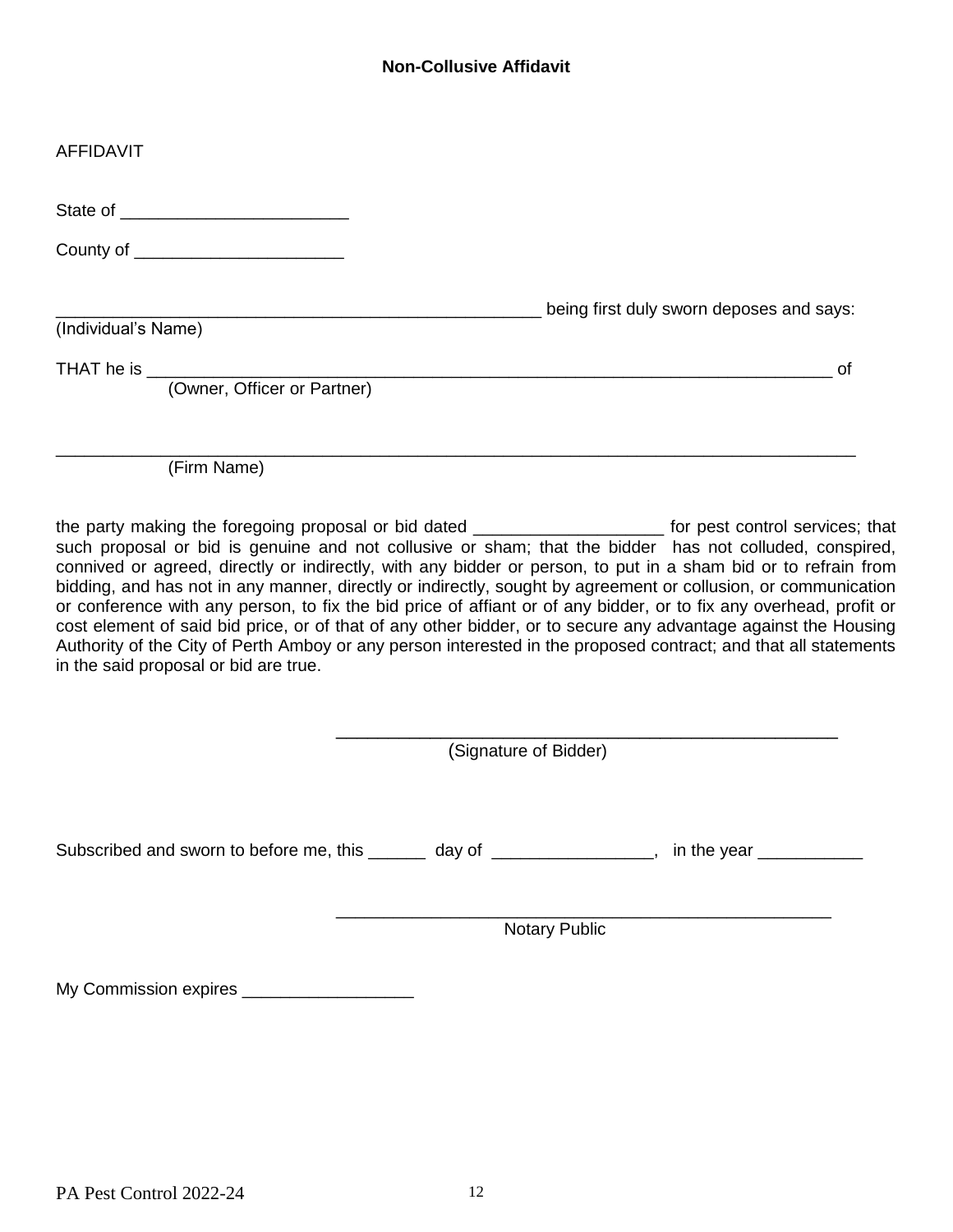## **Qualification Questionnaire**

| <b>Proposal for Pest Control Services</b>                                                                                                                                                                                          |
|------------------------------------------------------------------------------------------------------------------------------------------------------------------------------------------------------------------------------------|
| Name of Contractor: <u>the contractor</u> contract of the contract of the contract of the contractor of the contractor of the contractor of the contractor of the contractor of the contractor of the contractor of the contractor |
|                                                                                                                                                                                                                                    |
| (a) It shall be necessary for the contractor to present evidence that he has been in business for at least 3<br>years in this field and can submit a suitable record of satisfactorily completing similar contracts.               |
| How many years have you been or engaged in exterminating or pest control services under your present firm<br>or trade name?<br>__________________________Years.                                                                    |
| (b) How many years has your organization been performing the work required under this contract?                                                                                                                                    |
| <u>____________________</u> Years.                                                                                                                                                                                                 |
| (c) If a corporation, answer the following:                                                                                                                                                                                        |
|                                                                                                                                                                                                                                    |
|                                                                                                                                                                                                                                    |
|                                                                                                                                                                                                                                    |
|                                                                                                                                                                                                                                    |
| (d) If a partnership, answer the following:                                                                                                                                                                                        |
|                                                                                                                                                                                                                                    |
| (e) List New Jersey Certified Pesticide Applicator Registration number and effective date:                                                                                                                                         |
| (f) List employees holding New Jersey Certified Pesticide Applicator Licenses and effective dates:                                                                                                                                 |
| (g) If the contract is awarded to your firm, who will personally supervise the work?                                                                                                                                               |
| Are there any liens of any character filed against your company at this time? If so, specify the nature<br>(h)<br>and amount of the lien.                                                                                          |

\_\_\_\_\_\_\_\_\_\_\_\_\_\_\_\_\_\_\_\_\_\_\_\_\_\_\_\_\_\_\_\_\_\_\_\_\_\_\_\_\_\_\_\_\_\_\_\_\_\_\_\_\_\_\_\_\_\_\_\_\_\_\_\_\_\_\_\_\_\_\_\_\_\_\_\_\_\_\_\_\_\_\_\_

\_\_\_\_\_\_\_\_\_\_\_\_\_\_\_\_\_\_\_\_\_\_\_\_\_\_\_\_\_\_\_\_\_\_\_\_\_\_\_\_\_\_\_\_\_\_\_\_\_\_\_\_\_\_\_\_\_\_\_\_\_\_\_\_\_\_\_\_\_\_\_\_\_\_\_\_\_\_\_\_\_\_\_\_